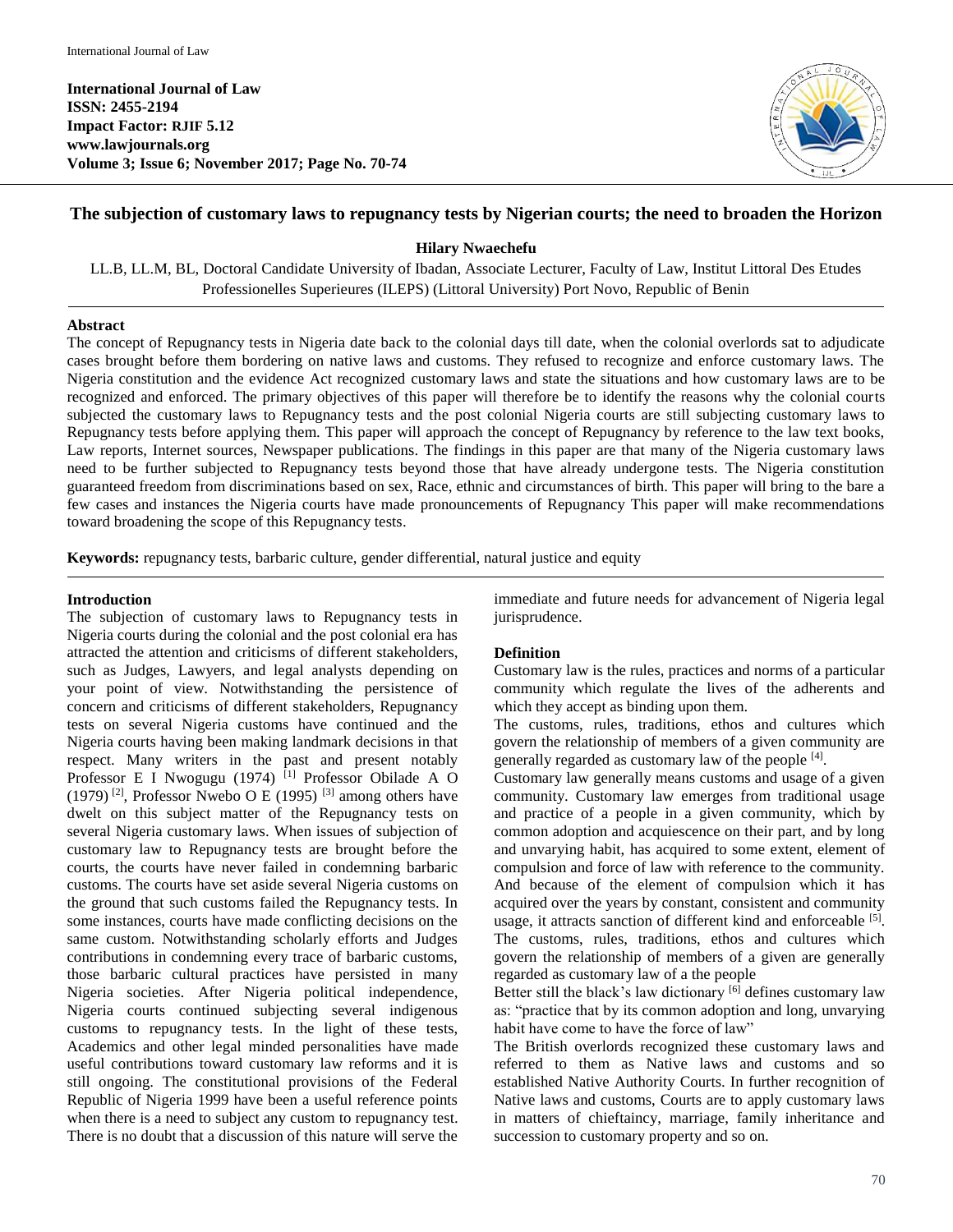#### **Repugnancy test**

This is a practice whereby the courts declare whether or not a custom is inconsistent or contradictory to natural justice or simply barbaric depending on the views of the presiding Judge.

Characteristics of the Nigerian Customary law

- 1. Generally accepted to the community: People of that community where the customary law operates accept and obey it voluntarily and habitually, not by compulsion. The customs are binding on the people. More so, the customs reflect the people's natural ways of life. The case of owonyin v. Omotosho (1961) pointed out that the customary law must be of accepted usage. It further stated that it must be in existence at the relevant time. Speak ACJ also said in Lewis v. Bankole<sup>[7]</sup> that the customary law must be an existing native law and not that of a bye gone days.
- 2. Flexibility: The customary laws adapt to changing circumstance. It is therefore dynamic. Its dynamism does not remove its character or substance. The flexibility was further brought to the open by Speak A C. J. in Lewis v. Bankole [8] where he pointed that customary law adapts to varying circumstance while the character remains. Also in Dawodu v Danmole<sup>[9]</sup>, it was pointed out that the Yoruba custom of sharing deceased man's intestate property according to the number of wives (that is the Idi igi custom) could be set aside for an alternative custom called Ori-ojori; in which case, it would be shared according to the number of children the deceased had. The later custom helps in diffusing tension among the children. So flexibility had been in the character of the African native laws and customs before the advent of colonialism. Flexibility of African customary laws was not a creation of colonial adventure nor was it as a result of partitioning of African at the Berlin conference.
- 3. Unwritten feature: The old traditional or native African Society did not have any form of writing, and such, indigenous customary laws were not written down for one to consult from time to time. The people concerned carry it in their mind and pass it on to their offspring through words of mouth, yet it has survived the ages till date. There is no gain saying that it would have been better if customary laws had been written. Unfortunately the precolonial African society did not have formal western education that could have aided the documentation of African customary laws; never the less indigenous customary laws had survived despite all odds. However there have been skeletal efforts by scholars to document customary laws.
- 4. Customary law must be certain and not promote immorality. A customary laws must be certain and well known to the people at all times and should not be the type that would promote immorality. In Re Adedovour [10] it was held that a custom that encourage sexual immorality and promiscuity is not in conformity with African tradition. This decision clearly brought to open that Africans and their ways of life do not tolerate disrespect to elder, lustful attitude to the opposite sex and generally abhors moral laxity.
- 5. Customary law must be reasonable and not go against common sense. In Edet v. Essien [11] a man who had been jilted by his bride to be, later went and claimed the two children she had for another husband, on the ground that his partly paid dowry were not refunded. Carey J held that such custom which permitted that attitude of the jilted man was unreasonable.
- 6. No physical machinery of enforcement: There are no policemen in uniform as in the modern day to compel the obedience customary law; rather its sanctions are based on fear of the wrath of gods or deities. On serious instances, the culprit could be ostracized as when a free born in Igbo land in the south east Nigeria marries an outcast (referred in local dialect as OSU), he is ostracized. The belief is that if a freeborn marries an Osu caste person, he automatically becomes an osu whether he likes it or not. The customary law explanation is that, the family members of non Osu such victim would suffer calamities ranging from insanity to untimely death, if the culprit fails to move to the Osu clan having had sexual dealings with the Osu person. It is the fear of the unknown calamities that compel the natives to obey the customs without being compelled to do so.

# **Proof of Customary Law**

- 1. The Nigeria EVIDENCE ACT  $[12]$  provides that customary law can be proven by calling
- 2. Evidence; the burden of proving a custom by evidence (calling witness) lies upon the person alleging its existence. The Nigeria legal jurisprudence is hinged of the concept of he who alleges must prove. He who alleges that a particular custom exist must himself establish by credible evidence that such a custom is actually in operation
- 3. A custom may be judicially noticed if the courts have acted upon such customs several times; in which case, it needs not to be proved before such courts or superior court [13]. Native law and customs are matter of evidence to be decided on fact as presented before the court, unless it is of such notoriety and has been so frequently followed by the court that judicial notice would be taken of it without proof of evidence. Such evidence usually based on tradition has to be averred on pleading and proved in accordance with the custom of a particular family or community [14].
- 4. Chiefs or traditional rulers and elders of such a community may be called testify as to the existence of such customs. One or two witnesses may suffice to prove the custom. However evidence of one witness which is cogent and credible is sufficient to prove the existence of the custom in question.
- 5. Literally works or books, if any, written by renowned authors, well vast in the custom of the particular community could be referred to, tendered and admitted in evidence.
- 6. Assessors from the community could be invited.
- 7. A customary court sitting in a locality where its members are also from the same locality, need no body to prove the existence of the custom. The president of the court and the other members already know the customs. It is as good as saying that the customs of the locality are judicially known.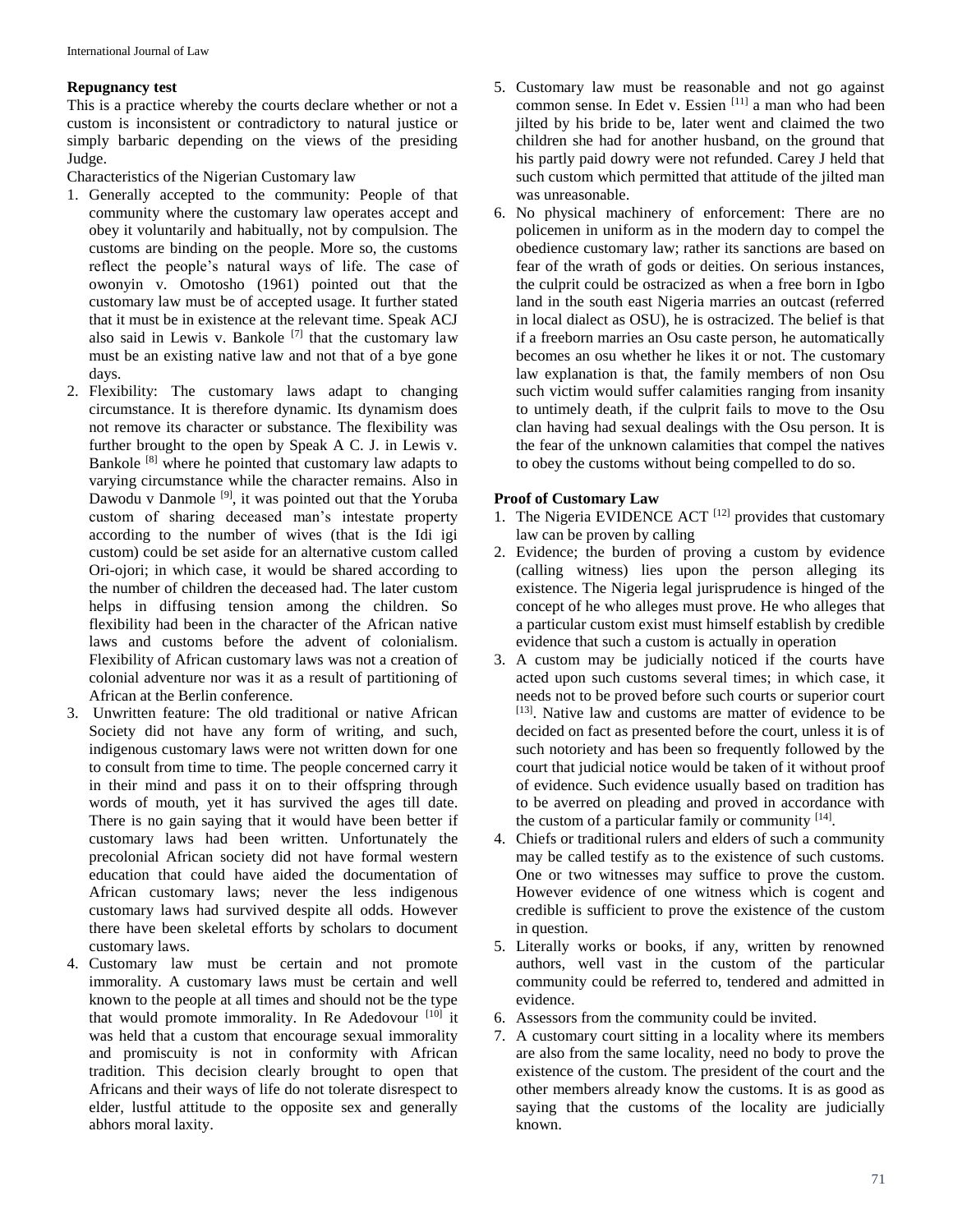#### **How valid is customary law?**

The British recognized Nigeria native laws and customs. Customary laws were applied provided such customs are not repugnant to natural justice, equity and good conscience. 2ndly, such customs should not be incompatible with any written law. Thirdly, such customs should not be contrary to public policy.

Lets us consider some customs held to be repugnant to natural justice, equity and good conscience

In Edet v. Essien  $[15]$  a man who had been jilted by his bride to be, later went and claimed the two children she had for another husband, on the ground that his partly paid dowry were not refunded. The court held that such custom which permitted that attitude of the jilted man was repugnant to natural justice equity and good conscience.

Again, in Re Affiong Okon Ata  $[16]$ , it was held to be repugnant to natural justice, equity and good conscience, for a slave owner to turn around and administer the deceased slave property.

A culture might be held not repugnant to natural justice, equity and good conscience by court and in another similar circumstance, another court will hold the same culture to be repugnant to natural justice, equity and good conscience. It would appear therefore that repugnancy is a subjective test. It is indeed a subjective one.

#### **Here below, a custom was held NOT repugnant to natural justice, equity and good conscience**

To buttress this assertion is the case of Ugboma v Ibeneme &a nor <sup>[17]</sup>. In that case, one Rev. Ibeneme, a native of awkuzu in Anambra Local government Area of Anambra state Nigeria died intestate leaving a number of landed property at Onitsha including No. 44, New Market Road. He was survived by two sons and several daughters. The plaintiffs are the second son and six of his sisters. The first defendant is the eldest son and head of late Rev. Ibeneme's family. The first defendant sold and conveyed No. 44, New Market Road, Onitsha to the 2nd defendant. The issue before the court was whether the first defendant is entitled to sell and convey the said property to the 2<sup>nd</sup> defendant to the exclusion of the Plaintiffs. The plaintiffs in their pleadings sought the following reliefs: 1. a declaration that the property in question, being the joint property of all the children of Ibeneme, could not be sold and conveyed by the first defendant alone. 2. an order of the honourable court setting aside the sale, the deed of conveyance and 3, an order that the second defendant should account for the proceeds of the sale. The learned trial judge, Egbuna J., held, towing the line of the laid down Igbo custom in south eastern Nigeria that women are not entitled to inherit landed property from their late father.

This custom is really an unfortunate one for the Igbo woman; but none the less, the daughter of a deceased must be maintained by whoever inherited her late father's estate until the daughter becomes an independent adult or whenever she marries or dies

# **Here below the same custom was held to be repugnant to natural justice, equity and good conscience**

Lately, in what appears to be a devine intervention, the Supreme Court of Nigeria had declared those cultures that

exclude women and widows from inheritance as being repugnant to natural justice, equity and good conscience in line with the repugnancy test. We shall analyze these cases with their facts to bring out their relevance to this discussion

i.Mrs Lois Chituru Ukeje Administratrix of the estate of L.O Ukeje (Deceased) ii. Enyinnaya Lazarus Ukeje Administrator of the estate of L.O Ukeje (Deceased) and for himself and on behalf of the other children of L.O Ukeje (except the Plaintiff) v. Miss Gladys Ada Ukeje [18],

# **Summary of the facts are**

On 27th December 1981, Lazarus Ogbonnaya Ukeje, a native of Umuahia in lmo State died intestate. He had a real property in Lagos State and for most of his life was resident in Lagos State. The first appellant got married to the deceased on 13<sup>th</sup> Deccember 1956. There are four children of the marriage. The respondent is not one of the four. After Lazarus Ogbonnaya Ukeje died, the first and second appellants (mother and son) obtained letters of administration for and over the deceased's estate. On being aware of this development, the Plaintiff/Respondent filed an action in court wherein she claimed to be a daughter of the deceased and by virtue of that fact had a right to partake in the sharing of her late father's estates. Her claims before a Lagos High Court were for:

- 1. A declaration that the plaintiff, as a daughter of one L.O. Ukeje (deceased), is the person entitled to the estate or one of the persons entitled to share in the estate of the said L.O. Ukeje (deceased).
- 2. An order that the grant of letters of administration dated 15 June 1982 made to the first and second defendants in respect of the estate of the said L.O.Ukeje (deceased) be revoked and declaring the same to be null and void to all intents and purposes in law.
- 3. An order of injunction restraining the first and second defendants from administering the estate of the said L.O. Ukeje (deceased) and relying on the said letters of administration dated 15 June 1982 granted to them and/or holding themselves out as administrators of the said estate to members of the public and/or transacting any business with any person in respect of the said estate of the said L.O. Ukeje (deceased).
- 4. An order that the first and second defendants prepare an inventory of all and singular the estate and/or render account of all monies, transactions and/or properties which have come into their possession since the grant of the said letters of administration of the estate of Mr. L.O. Ukeje (deceased).
- 5. An order that the grant of letters of administration of the said L.O. Ukeje (deceased) be made to the plaintiff and the second defendant.

Pleadings were filed and exchanged. The statement of claim was filed on 22 February 1983, and the statement of defence on 27 April 1983. The statement of defence was subsequently amended

five times and finally on 18 June 1990. A reply to statement of defence was filed on 9 November 1984, amended on 15 April 1986 and 24 November 1986. The first witness, the plaintiff, gave evidence on 31 May 1984.

The Plaintiff's case was closed after her mother concluded her evidence on 8 November 1985 as PW2.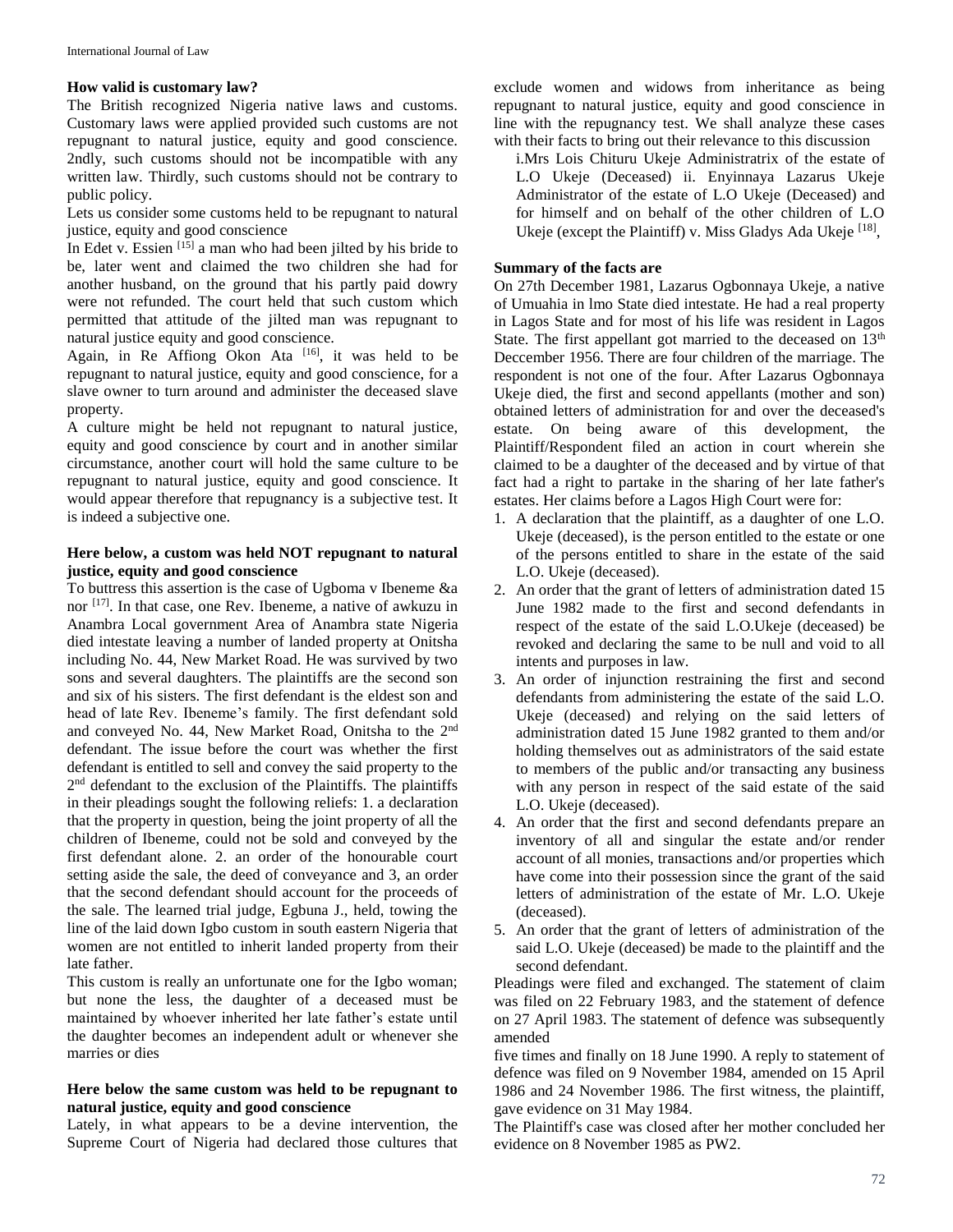Rhodes-Vivour JSC (Delivering the Lead Judgment): held thus below:

This appeal is on the paternity of the Respondent; Whether the Respondent is a daughter of. O. Ukeje (deceased). L. O. Ukeje deceased is subject to the lgbo Customary Law. Agreeing with the High Court, the Court of Appeal correctly found that the Igbo native law and custom which disentitles a female from inheriting in her late father's estate is void as it conflicts with sections 39(1)(a) and (2) of the 1979 Constitution (as amended). This finding was affirmed by the Court of Appeal. There is no appeal on it. The findings remain inviolate.

Sections 39(1) (a) and (2) of the 1979 Constitution is now contained in the 1999 Constitution as section  $42(1)$  (a); (2) and it states that:

"42(1) A citizen of Nigeria of a particular community, ethnic group, place of origin, sex, religion or political opinion shall not by reason only that he is such a person:

(a) Be subjected either expressly by, or in the practical application of, any law in force in Nigeria or any executive or administrative action of the government, to disabilities or restrictions to which citizens of Nigeria of other communities, ethnic groups, places of origin, sex, religion or political opinions are made subject: or,..

(2) No citizen of Nigeria shall be subjected to any disability or deprivation merely by reason of the circumstances of his birth."

No matter the circumstances of the birth of a female child, such a child' is entitled to an inheritance from her late father's estate. Consequently, the Igbo customary law which disentitles a female child from partaking in the sharing of her deceased father's estate is in breach of section 42(1) and (2) of the Constitution.

In the light of all that I have been saying, the appeal is dismissed. In the spirit of reconciliations, parties to bear their own costs. The learned justice concluded in that note.

These two conflicted decisions on the similar culture threw some lights on this issue of repugnancy test. It appears subjective according to the view and cultural background of the Judges. On the first case of Ugboma v Ibeneme & anor [19] the Judge did not see anything repugnant to natural justice, equity and good conscience. The reason is not farfetched. The learned trial judge, Egbuna J was a Judge of the Igbo extraction where the custom of disinheriting of female in real property was prevalent. Egbuna J heard the case as first instance, sitting as a sole judge. In the second case and more recent decision was handed down by the Supreme Court in what is popularly referred as Ukeje v. Ukeje  $[20]$  wherein the justices unanimously held that same culture which disinherited females in real property of their late father or late husband was repugnant to natural justice, equity and good conscience. It is also instructive to note that the lead judgment was by RHODES-VIVOUR JSC, a Yoruba man who did not hail from the southeastern Nigeria where the custom was practiced. In the south west Nigeria where RHODES-VIVOUR JSC belongs, women are not disinherited from their deceased father's estate, no wonder the supreme court was quick to declare the Igbo custom as barbaric, worrisome and repugnant to natural justice, equity and good conscience, since the justices were not of the Igbo origin.

#### **Incompatibility with existing local legislation**

For the Nigerian court to enforce a custom, it must not be incompatible with any existing local legislation. The Igbo custom that disinherits a daughter from her father's estate or wife from her husband's property is incompatible with Sections 39(1) (a) and (2) of the 1979 Constitution which is now contained in the 1999 Constitution as section 42(1) (a); (2), this was why the case of i. Mrs. Lois Chituru Ukeje Administratrix of the estate of L.O Ukeje (Deceased) ii.Enyinnaya LazarusUkeje Administrator of the estate of L.O Ukeje (Deceased) and for himself and on behalf of the other children of L.O Ukeje (except the Plaintiff) v. Miss Gladys Ada Ukeje  $[21]$ , was resolved in favour of the Plaintiff / Respondent.

#### **Custom not to be contrary to public policy**

In Re Adedovour<sup>[22]</sup> it was held that a custom that encourage sexual immorality and promiscuity is not in conformity with African tradition. Any custom that that offends the rule of natural justice and promotes immorality is repugnant and will not be enforced by the courts in Nigeria. It has failed the Repugnancy test.

Conclusively, for a custom to conform to modernity it must seen not to violate the provision of the Constitution of the Federal republic of Nigeria 1999 as amended, if it does, it becomes incompatible with existing local legislation and so will not be enforced. Where the custom is contrary to public policy, then it offends the rule of natural justice. It will therefore be declared repugnant to natural justice, equity and good conscience. It must not be contrary to public policy and not to promote morality. This means it must not be barbaric. In the absence of being repugnant to natural justice, equity and good conscience, such a custom will be enforced by the Nigeria courts and be upheld even on appeal. This is the position in Nigeria as it stands.

In spite of all instances of cases declared repugnant to natural justice, there are still other cultures or customary laws which the courts should watch out for and declare them barbaric and repugnant to natural justice.

# **Suggestions towards cleansing Nigeria of barbaric cultures in the spirit of repugnancy, equity and good conscience**.

- 1. The state Houses of Assemblies in Nigeria should pass law entitling daughters and widows to inherit the real estate of their deceased fathers or deceased husbands. The widows should be empowered to inherit their late husband's real property whether or not the widows had male children or child at all. After all a widow did not cause the death of the husband; why then should she be made to pay a price of denial of right to property inheritance at the husband's demise? This culture should be condemned by legislation no matter the circumstances that shows up.
- 2. Barbarous customs, for example in some parts of south west of Nigeria whereby if a traditional king dies, someone must be buried with him. The very person that must die with him is already known and already appointed during the life time of the king. The person to accompany the dead king to the grave is called "*Obo Oba ku*" in local dialect, meaning the person to die with the